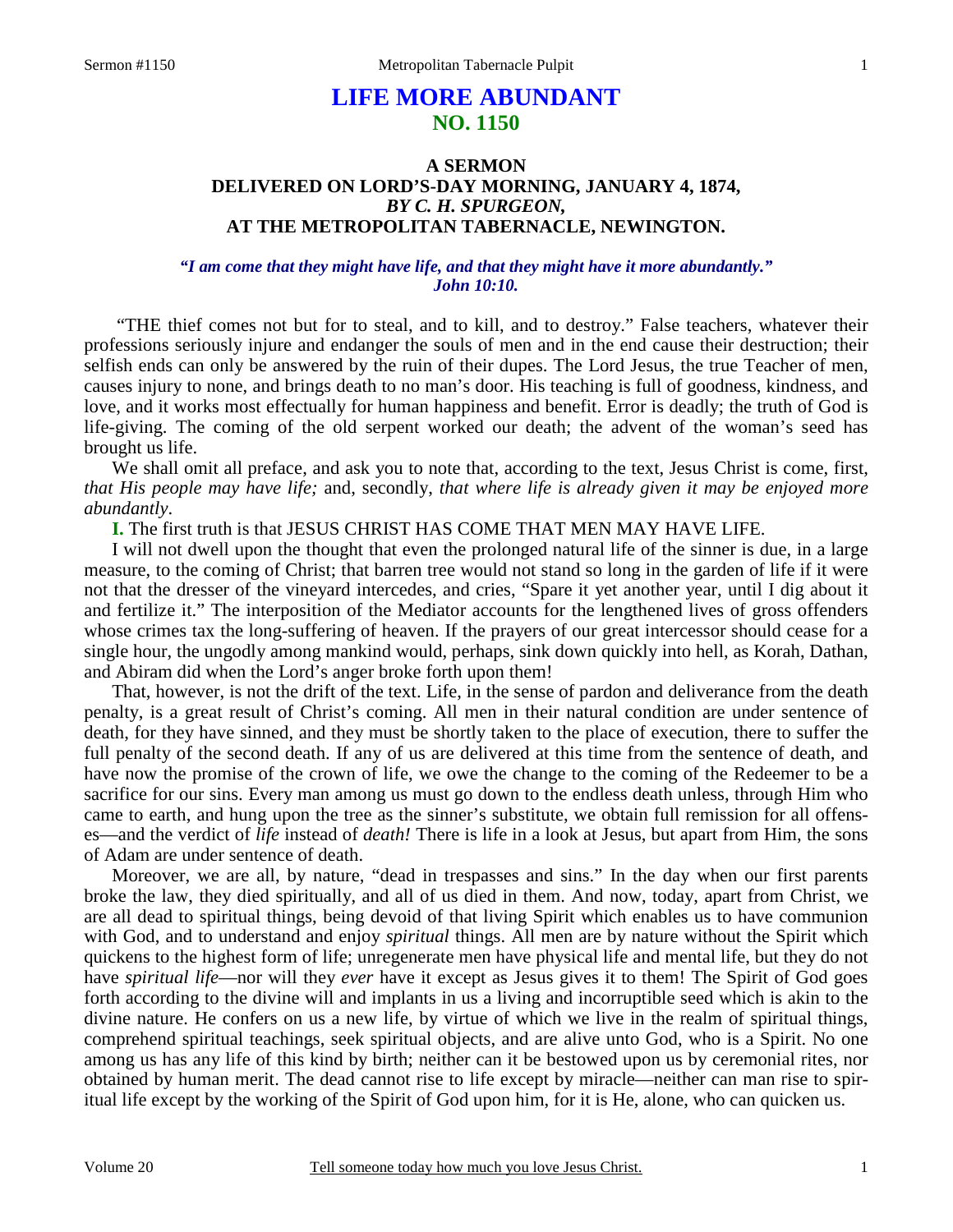Christ Jesus has come to call us from the graves of sin; many have already heard His voice and live. This spiritual life is the same life which will be continued and perfected in heaven; we shall not, when we rise again from the grave, obtain a life which we do not possess on earth—we must be alive unto God here, or take our places among those whose worm dies not, and whose fire is not quenched. There beats within the believer's heart this day the same life which shall enjoy the fullness of joy in the divine presence. If you have only looked to Jesus a few minutes ago, yet there is now in your heart the blessed life; the incorruptible seed is sown in you which lives and abides forever! The heavenly life is within you, and this Jesus Christ came to bestow upon us. The truth that Jesus is the life-giver is clear enough in the text and it leads to the following practical reflection—life for your soul is only to be had in Jesus. If, then, you are, this day, seeking salvation, you are instructed as to the only source of it! Spiritual life is not the result of working—how can the dead *work* for life? Must they not be quickened, first, and then will they not rather work *from* life, than *for* life? Life is a *gift,* and its bestowal upon any man must be the act of God. The gospel preaches life by Jesus Christ. Sinner, see where you must look! You are wholly dependent upon the quickening voice of Him who is the resurrection and the life. "This," says one, "is very discouraging to us." It is intended to be! It is kindness to discourage men when they are acting upon wrong principles; as long as you think that your salvation can be effected by your own efforts, or merits, or anything else that can arise out of *yourself,* you are on the wrong track—and it is our *duty* to discourage you!

The way to life lies in the opposite direction. You must look right away from yourself to the Lord Jesus Christ! You must rely upon what He has done, and not upon what you can do; and you must have respect not to what you can work in yourself, but to what He can work in you. Remember that God's declaration is that, "Whoever believes in Jesus *has* everlasting life." If, therefore, you are enabled to come and cast yourselves upon the blood and righteousness of Jesus Christ, you have that eternal life immediately—which all your prayers, tears, repentance, church-going, chapel-going, and sacraments could never bring to you! Jesus can give it to you freely at this moment, but you cannot work it in yourself. You may imitate it, and deceive yourself; you may garnish the corpse, and make it seem as though it were alive; and you can galvanize it into a spasmodic motion, but life is a divine fire, and you cannot steal the flame, or kindle it for yourself! It belongs to God, alone, to make alive, and therefore I charge you look alone to God in Christ Jesus! Christ has come that we may have life! If we could have obtained life without His coming, why did He need to come? If life could come to sinners apart from the cross, why nail the Lord of Glory to the shameful tree? Why Your bleeding wounds, Immanuel, if life could come by some other door?

Yet, further, why did the Spirit of God descend at Pentecost, and why does He still abide among men if they can be quickened without Him? If life is to be obtained apart from the Holy Spirit, to what end does He work in the human heart? The bleeding Savior, and the indwelling Spirit are convincing proofs that our life it not from ourselves, but from above! Away, then, from yourself, O trembler! Seek not the living among the dead! Search not in the sepulcher of self for the divine life! The life of men is in yonder Savior, and whoever believes in Him shall never die!

**II.** But we intend to spend the most of our time at this time upon the second truth of God, namely, that JESUS HAS COME THAT THOSE TO WHOM HE HAS GIVEN LIFE MAY HAVE IT MORE ABUNDANTLY. Life is a matter of degrees. Some have life, but it flickers like a dying candle, and is indistinct as the fire in the smoking flax. Others are full of life, and are bright and vehement, like the fire upon the blacksmith's forge when the bellows are in full blast. Christ has come that His people may have life in all its fullness! Increase of life may be seen in several ways. It may be seen in healing. A man lies sick upon his bed—he is alive, but he can hardly move a limb, and he is helplessly dependent upon those around him. His life is in him, but how little is its power! Now, if that man recovers, rises from his bed, and takes his place in the world's battle, it is evident that he has life more abundantly than in his illness! Even thus there are sick Christians of whom we need to say, "Strengthen you the weak hands, and confirm the feeble knees." Their *spiritual* constitution is weak; they do but little; when the Lord Jesus restores them, strengthens their faith, brightens their hope, and makes them healthy, then they not only have *life,* but they have it yet more abundantly!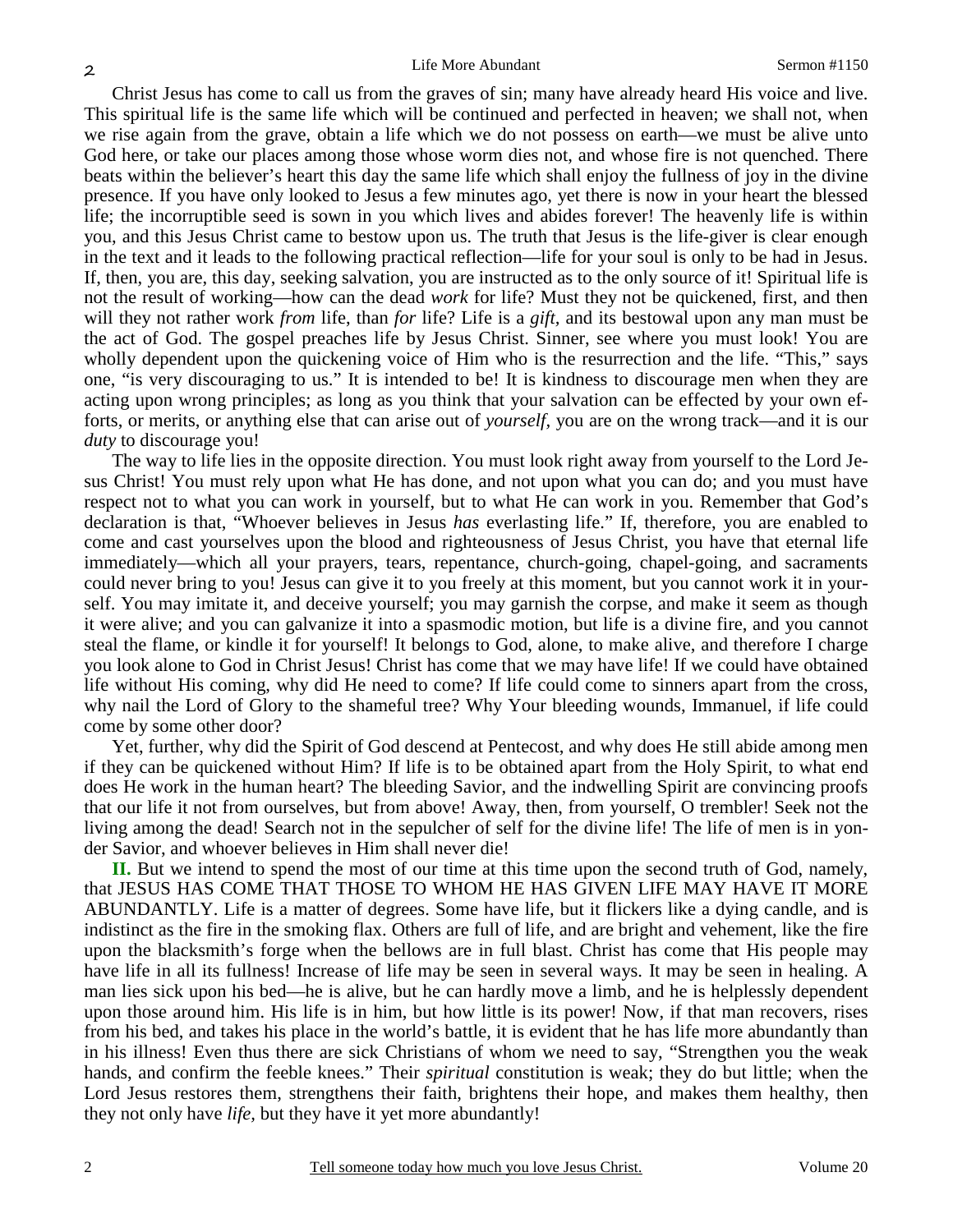Our Lord desires to have us in spiritual health. He has for that end become the physician of our souls; He heals all our diseases, and is the health of our countenance. A person may, however, be in health and yet you may desire he had more life. Yonder little child, for instance, is in perfect health, but as yet it cannot run alone. Put it upon the ground, it totters a little way, and is ready to fall; those bones must harden, those muscles must gather strength. When the boy becomes a man, he will have life more abundantly than when he was a baby. We grow in divine grace; we advance in knowledge, in experience, in confidence, and in conformity to the image of our Lord. From babes in Christ Jesus we advance to young men, and from young men we become fathers in the church. Jesus would have us grow; this is one of the designs of His coming, and thus do we possess life more abundantly. A person might, however, have both health and growth, and yet enjoy a stinted measure of life. Suppose he is confined as a prisoner in a narrow cell where chains and granite walls perpetually bound his motions—can you call his existence, *life?* Might it not be accurate to speak of him as dead while he lives, and to describe his dungeon as a living tomb? Can that be life which is forbidden pure air which is the poorest man's estate; denied the sun which shines for all that breathe? He lives, for he consumes that piece of dry bread, and empties the pitcher placed daily upon the stone floor, but in the truest sense he is shut out from life, for he is denied liberty! When the poor prisoner once more climbs the hill, crosses the ocean's wave, and wanders where he will, he will gratefully know what it is to have life more abundantly.

Now, mark well that if the Son of God shall make you free, you shall be free, indeed, and in that freedom find life sparkling, flashing, and overflowing like the streams of a fountain! To be under bondage through fear of death is scarcely life; to be continually fretted with mistrusts, and receive the spirit of bondage, again, to fear, genders unto death! But it is truly life to be able to cry, "You have loosed my bonds!" Yet I can suppose a man at liberty and in health who might have still *more* abundant life! He is extremely poor; he may wander where he wills, it is true, but no foot of ground can he call his own; he may live where he chooses, if he can live, but he has scarcely bread for his body, covering for his limbs, or shelter from the night; he is extremely poor. The poor man works from before the sun proclaims the morning till far into the night to earn a miserable pittance. This toil is exacting to the last degree, and his remuneration barely sufficient to provide necessities; he can scarcely keep body and soul together. Is this life? It is almost sarcasm to name it so! When we have met with persons compelled to sleep upon the bare floor, or who have for many hours been without a morsel to eat, we have said, "These poor creatures exist, but they do not live." This saying is true; and so, sometimes, there are believers who rather exist than live. They are starving; they do not feed upon the promises of God; they do not enjoy the rich things which Christ has stored up in the covenant of grace. But when the Lord Jesus enables them to partake of the "fat things full of marrow," and the wines on the lees well-refined, then they not only have life, but they have it "more abundantly"!

I can still suppose a person who is free, in health, and in the enjoyment of abundance, needing more life. He is mean and despised—a pariah and a castaway; he has none to love him or look up to him with respect; he does not even respect himself! He slinks along as if the mark of Cain were upon him; he has forgotten hope and bid farewell to love. You pity such a man every time you think of him. To possess the love and esteem of our fellows is necessary if we would live. When under conviction of sin, a man has felt himself to be less than nothing, a sinner unworthy to lift his eyes to heaven, a leper fit to be shut up among the unclean, or as a dead man, forgotten and out of mind—then, I tell you by experience—he finds it a mighty addition to his life when the Lord Jesus lifts him up from the dunghill and puts him among princes, even the princes of His people! Brothers and sisters, to know that you are no longer a slave, but a son, an heir of heaven, a joint-heir with Jesus Christ for whom the saints are companions, and to whom the angels are servitors—this is to have life more abundantly! Is it not?

I have thus hastily hinted at some of the points in which increased life reveals itself. I will now set forth the same subject in another way. I would lie before you seven particulars in which Christians should seek after more abundant life. First, let them desire more *stamina*. An embankment is to be thrown up, or a cutting to be dug out; you need laborers. Here are your spades, your picks, and your wheelbarrows—only men are required! Look, a number of persons offer themselves for hire; they are very thin, they have singularly bright eyes, sunken cheeks, and hollow churchyard coughs—they are a choice company from the consumptive hospital! Will you hire them? Why do you look so dubious?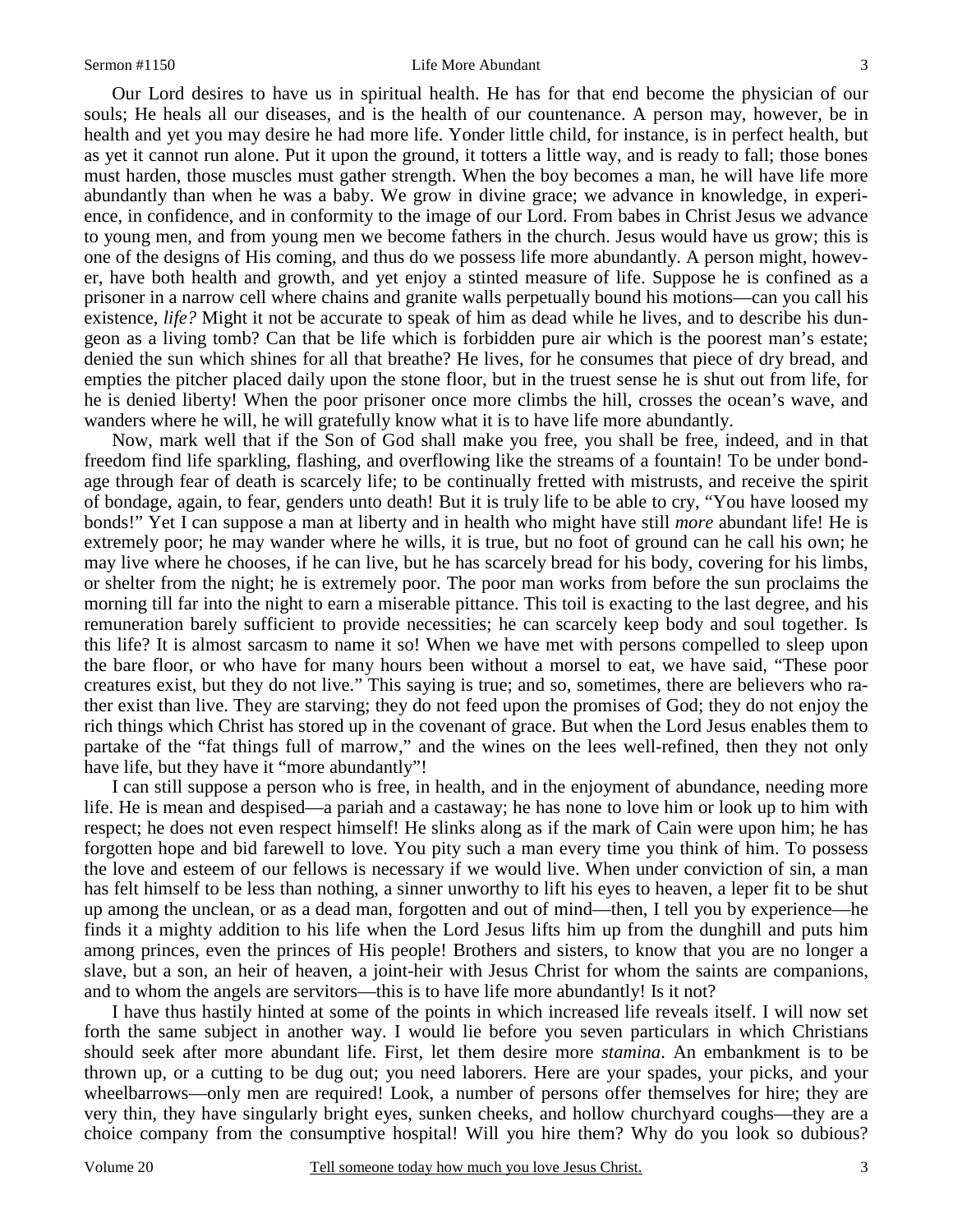These men have life. "Oh, yes," you say, "but I wish they had it more abundantly—they cannot do such work as I have to offer them." We must send these poor men away; they must go to the doctor and be taken care of. Look yonder—another band of rough, stalwart fellows! These men will suit your purpose; look at their ruddy faces, their broad shoulders, their mighty limbs—hand them the picks and the spades, and the barrows, and you will see what British workers can do! What is the difference between the two sets of men—these laborers and those consumptives? Why the difference lies in the presence or absence of stamina in their constitutions! There is a *something*—we cannot exactly say what it is, perhaps the physician himself cannot put his finger upon it—but the one set of men without it are weak, and the others with it are full of force! Our Lord Jesus has come that, in a *spiritual* sense, we may have stamina, may have a well-founded, well-furnished, well-established, confirmed and vigorous life so that we may be capable of arduous service and powerful action! He would have us walk without weariness, and run without fainting; He would have us quit ourselves like men and be strong!

Beloved, do you not see how great a difference there is between some Christians and others? Are not some of them spiritual invalids? They believe, but their favorite prayer is, "Lord, help our unbelief!" They hope, but fear is almost as fully in possession of their hearts; they have love to Christ, but they often sing—

#### *"Do I love the Lord or not? Am I His or am I not?"*

They need medicine and nursing! Give them any work to do for the Lord, and how soon they grow weary! Discourage them a little, and they are in despair! Oh that the Spirit of God would give them life more abundantly! I am afraid that a very large proportion of Christians in this day are on the sick list; they are in a decline from need of deep-seated principle and sound vitality of godliness, which is what I mean by stamina. It is sad to see how some professing Christians are led astray by any error which is plausibly put before them. If all Christians were alike, then Popery might easily become the universal religion of the country, for they have no Protestant principle, no grounding in doctrine, and no firmness in the faith! They believe, but they know not why or what, and cannot give a reason for the hope which is in them! It is to be feared that they do not profess the truth of God because others go this way and that, and some eloquent preacher wins their affection, and becomes their oracle. They have not the stuff in them of which martyrs are made; they have no grit in their nature, no decision, no tenacity of belief, no firmness of grip! Consequently, whenever persecuting times come over this land, they will be our weakness. We shall have to look after such puny camp followers, and put them in the rear, or the enemy will make sad havoc among them.

 Those who have life more abundantly are good soldiers of Jesus Christ. They have learned to stand fast in the truth, and by the blessing of God they are more than a match for the teachers of error, for they know what they know, and are able to put to silence the fair speeches of deceivers! They are not carried away with every wind of doctrine, but abide in the truth of God as they have been taught. They cry, "O God, my heart is fixed!" They are "strong in the Lord and in the power of His might." I pray that every member of this church may be a person of inward stamina—not one of those spiritual babies whom we have to be looking after every day, and feeding with spiritual spoon victuals every Sunday—but men and women who, by the blessing of God, have got something in them which they know the value of, and which they could not give up if all the world should tempt or threaten them! I compared such strong believers to navigators, and I shall not withdraw the comparison, for we need Christians who can say to the mountains, "Be you removed," and to the valleys, "Be you exalted." It is by such agents that the Lord will make straight in the wilderness a highway for His march of mercy!

In a second sense we have life more abundantly by the *enlargement of the sphere of our life*. To some forms of human life the range is very narrow. Wordsworth's farmer had no great abundance of life, for—

#### *"The primrose by the river's brim A yellow primrose was to him, And nothing more!"*

To plow and sow, and reap and mow was his philosophy; the seasons preached no sacred homilies to him; the birds sang, but he would have been as much pleased if they had been silent; the hills were a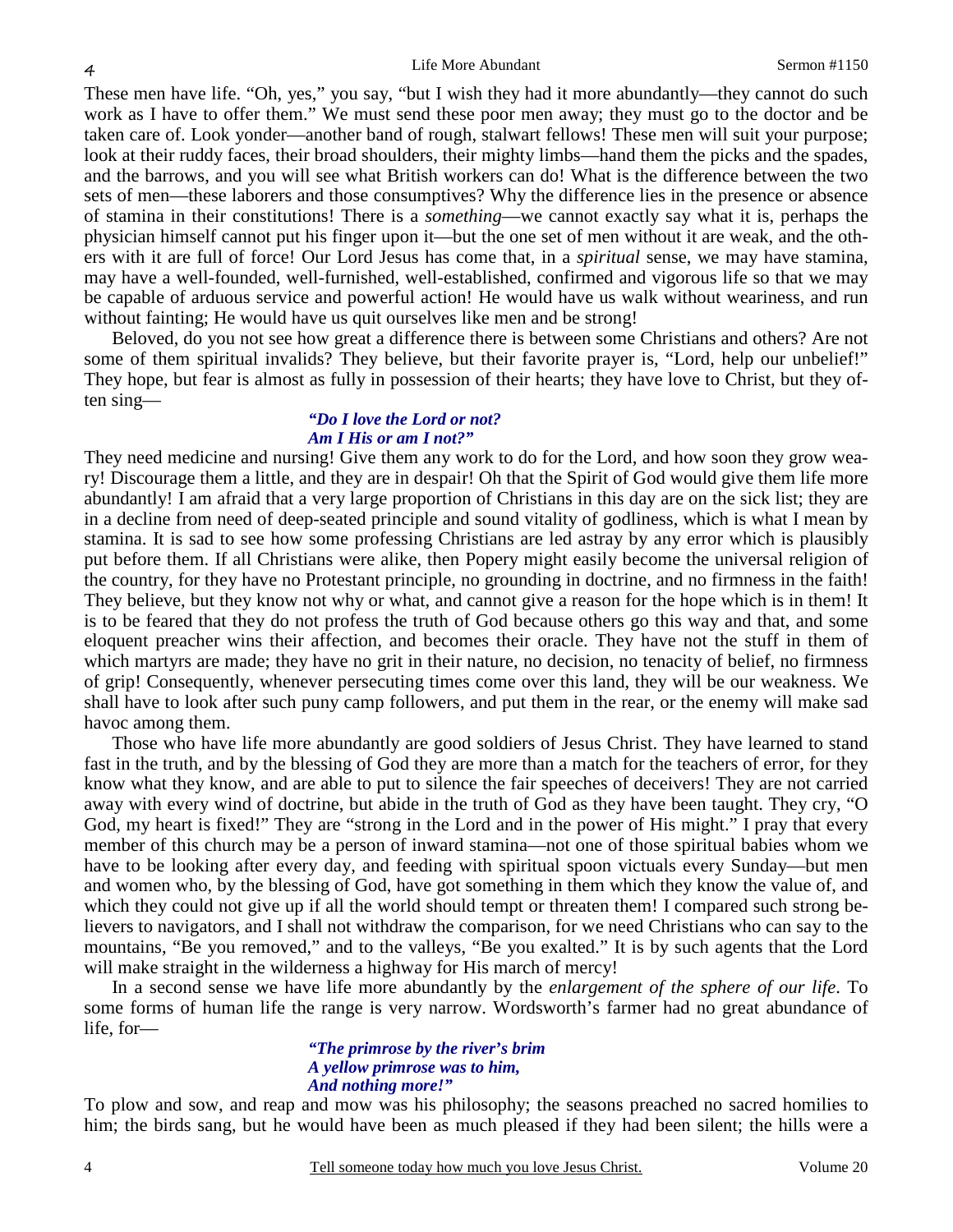weariness to climb, and the view from their summit he thought nothing of; his soul was inside his smock frock and his corduroys, and he never wished to go beyond them. Nor in the fields, alone, are there such beings! Our streets swarm with men in broadcloth of the same race, to whom "the music of the spheres" means the clink of sovereigns—and whose choice quotations relate to the price of stocks, and changes of the market! Over the Exchange we read, "The earth is the Lord's and the fullness thereof," but they read it, "This earth is our God, and the fullness thereof is our all." The souls of such men live like squirrels in cages, and each day their wheel revolves—it is the only world they know! Jesus Christ has come to give His people a wider, broader life than this!

True, there are many men upon whom Christ has never looked, whose life traverses wider areas than those which content the baser sort. Such men map out the stars, and fathom the sea—they read the mysterious story of the rocks and of the ages past; they are deep in philosophy, and force their way into the secret chambers where the immature principles of things are nestling; they have a life which is bounded only by time and space. But, beloved, when Jesus comes, He enlarges the sphere of the most capacious mind, and makes the greatest intellect to feel that it was but "cabined, cribbed, confined," until He set it free! Beyond time and space does Jesus lead us! The life which He has given us has been tossed upon the stormy sea of sin, and has descended into the deeps of the tremendous ocean of terror; we have been like Jonah at the bottom of the mountains, where the earth with her bars seemed about us forever! The grace of our pardoning God has now set us on a rock, and given us to behold the paradise of pardon! What a blessed thing it is to be forgiven, to be dear to the Father's heart, and to feel the Father's kiss! This is a new world to us—to live as they live who live at home with God—to see His smile, and feast upon His love! This is a life of no mean dimensions, for we dwell in God, and are in fellowship with the infinite! We are no longer shut up to self, but we hold conversation with the spirits before the throne of God and commune with all the saints redeemed by blood!

Now we have seen those mysteries which were before hidden from our eyes! The path which the eagle's eyes have not seen, we have gazed upon, and the way which the lion's whelp has not trod, we have traversed! We have entered into the mysteries of the invisible, and have stood within the veil! We were as little birds within their shells, but the Lord has broken our prison, and His Spirit has led us into all truth, and shown us that which was hid from ages and from generations. In this sense we have life more abundantly.

Thirdly, our life in Christ becomes more abundant as *our powers are brought into exercise*. I suppose all the powers of the man are in the child, but many of them are dormant, and will only be exercised when life is more abundant. None of us know what we may be when we are but in our infancy. Christ has come to give us a fuller life than we have yet attained. Look at the apostles! Before Pentecost they were mere junior scholars, only fit to occupy the lower forms; they were often ambitious and contentious among themselves; but when Jesus had given them the Spirit, what different men they were! Would you believe that the Peter of the gospels could be the same person as the Peter of the acts? Yet he was the same man! Pentecost had developed in him new powers. When I hear him saying, "I know not the man," and a few weeks after see him standing up in the midst of the Parthians, Medes, and Elamites, boldly preaching Christ, I ask, "What has happened to this man?" And the reply is, Christ has given him life more abundantly, and he has developed in himself powers which were concealed before! Beloved, you pray, yes, but if God gives you more life, you will pray as prevalently as Elijah! Even now you seek after holiness, but if you have life more abundantly, you will walk before the Lord in glorious uprightness as Abraham did! I know that you praise the Lord, but if the more abundant life fills you, you will rival the angels in their songs! I repeat what I have already said to you—we do not know what we may become.

Gladly would I fire you with a holy ambition! Pray to Jesus to make you all you can be; say to Him, "Lord, nurture in me all the graces, powers, and faculties by which I can glorify You to the fullness of my manhood; use me! Send a full stream of life upon me, that all my soul may wake up and all that is within me may magnify You! Get all out of me that can possibly come out of such a poor thing as I am; let Your Spirit work in me to the praise of the glory of Your grace." I desire, brothers and sisters, for myself and you, that we may be alive all over, for some professors appear to be more dead than alive! life has only reached a fraction of their manhood; life is in their hearts, blessed be God for that—but is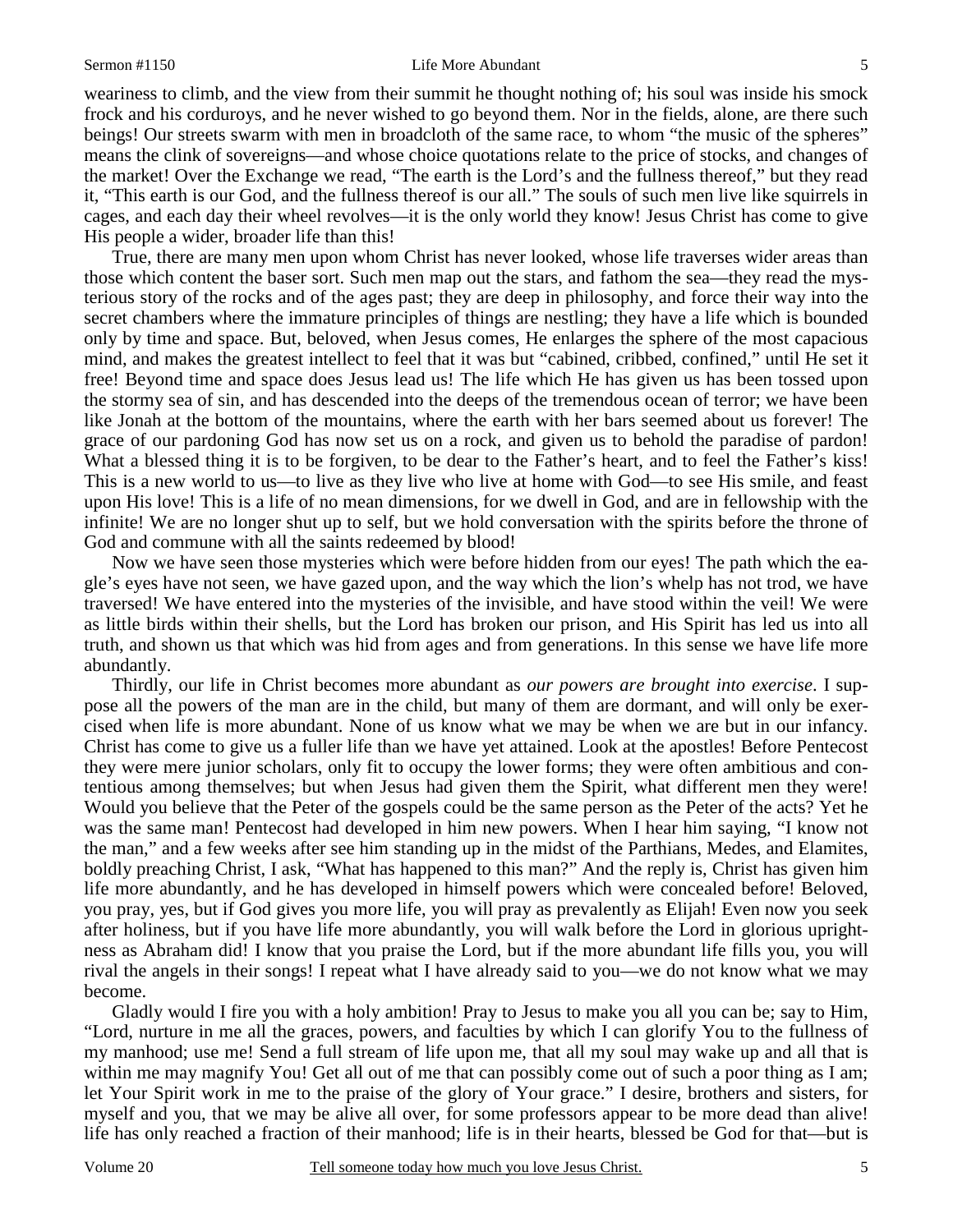only partially in their heads—for they do not study the gospel nor use their brains to understand its truths. life has not touched their silent tongues, or their idle hands, or their frost-bitten pockets; their house is on fire, but it is only at one corner, and the devil is doing his best to put out the flame! They remind me of a picture I once saw in which the artist had labored to depict Ezekiel's vision of the dead bodies in course of resurrection. The bones were coming together, and flesh gradually clothing them and he represents one body in which the head is perfectly formed, but the body is a skeleton—while in another place the body is well covered, but the arms and legs remain bare bones. Some Christians, I say, are much in the same state—they are alive only in parts; and in some it must be some very hidden part which is quickened, for little or nothing is to be seen of practical love or zeal. Oh for men who are alive from head to feet! Whose entire existence is full of consecration to Jesus and zeal for the divine glory these truly have life "more abundantly."

Fourthly, *an increased degree of energy* is intended in the text. We may have the powers, but may not exercise them, and no doubt many have great spiritual capacities, but they lie still for lack of intensity of purpose. Now, when is a man most alive? Some are so alive when they are in determined pursuit of a favorite purpose; they have formed a resolution and they mean to carry it out! You can see their whole man pressing forward upon the track, all aroused and full of eagerness. Now, the Lord Jesus has furnished us with a purpose which is sure to stimulate us to energetic life, for "the love of Christ compels us." He has given us a motive and an impulse which we cannot resist, and we are in covenant with Him that we will glorify His name as long as we live. We are solemnly resolved, and earnestly set to seek His honor; this gives intensity to life which increases its abundance by awakening it all. A man is said to be full of life when he is worked up into excitement, and livid with passion. Enthusiasm is life effervescing, life in volcanic eruption; where there is determined resolve, if you awaken the man by opposition, you will see his whole life come into action! He was quiet enough before, but you have awakened the lion in him! His life was slumbering at ebb—now it is dashing up at flood! The man is carried right away! In his look and speech he is all alive, and in his actions he is energetic to the last degree.

Our divine Master has awakened the flame of our life by inspiring us with the glorious passion of love to Him; this provides us with stimulus and impetus; a heart which is wholly surrendered to the love of Jesus is capable of thoughts and deeds to which colder souls must forever be strangers! Energetic, forceful, triumphant life belongs to souls enamored with the cross, and espoused in ardent love to the heavenly Bridegroom! Abundance of a kind of life is painfully manifest in insane persons. The demoniac in the Scripture burst the chains with which he was bound, for he had unusual strength when the sudden outburst of his rage was on him. Now, if possession by an evil spirit awakens men to an unusual force of life, how much more shall possession by the divine Spirit gird a man with extraordinary energy? It is not possible for us to tell how potent for good any man among us may become; as the man who was feeble enough before, when he became possessed with an evil spirit refused to be held in bondage, so the man possessed by the divine Spirit becomes supernaturally strong and refuses to be the captive of sin or Satan!

Look at Martin Luther! Could you have believed that such a poor monk would shake the Vatican? And yet in his zeal for the truth of God, and hatred of error he did it! Look at other men in other times who have been raised up of God for a special purpose—what abundant life their holy ardor gave them! They were like Samson of old. Go up to Samson, feel his flesh, look at his bones—he is no larger than another man! Though his thighs indicate enormous strength, yet he does not seem so surprisingly superior to others; but wait till the Spirit of God moves him in the camp of Dan, and then woe to the thousands of the Philistines! Look how he piles them heaps upon heaps, while hip and thigh he smites them! See how he takes the pillars of their temple, and rocks them to and fro, and brings the edifice down upon their heads! The Spirit of God is on the man, and He works wondrously! If the Spirit of God shall come upon you, it will make you do greater things than these, and achieve loftier victories. Only believe it, and come to Christ, for abundant life is yet to be had.

We will change the line of our thought, and, coming to the fifth point, we will say that abundance of life is often seen in *the overflow of enjoyment*. On a spring morning, when you walk in the field, and see the lambs frisking so merrily, you have said, "There is life for you." You see a company of little children, all in excellent health—how they amuse themselves, and what pranks they play! You say, "What

6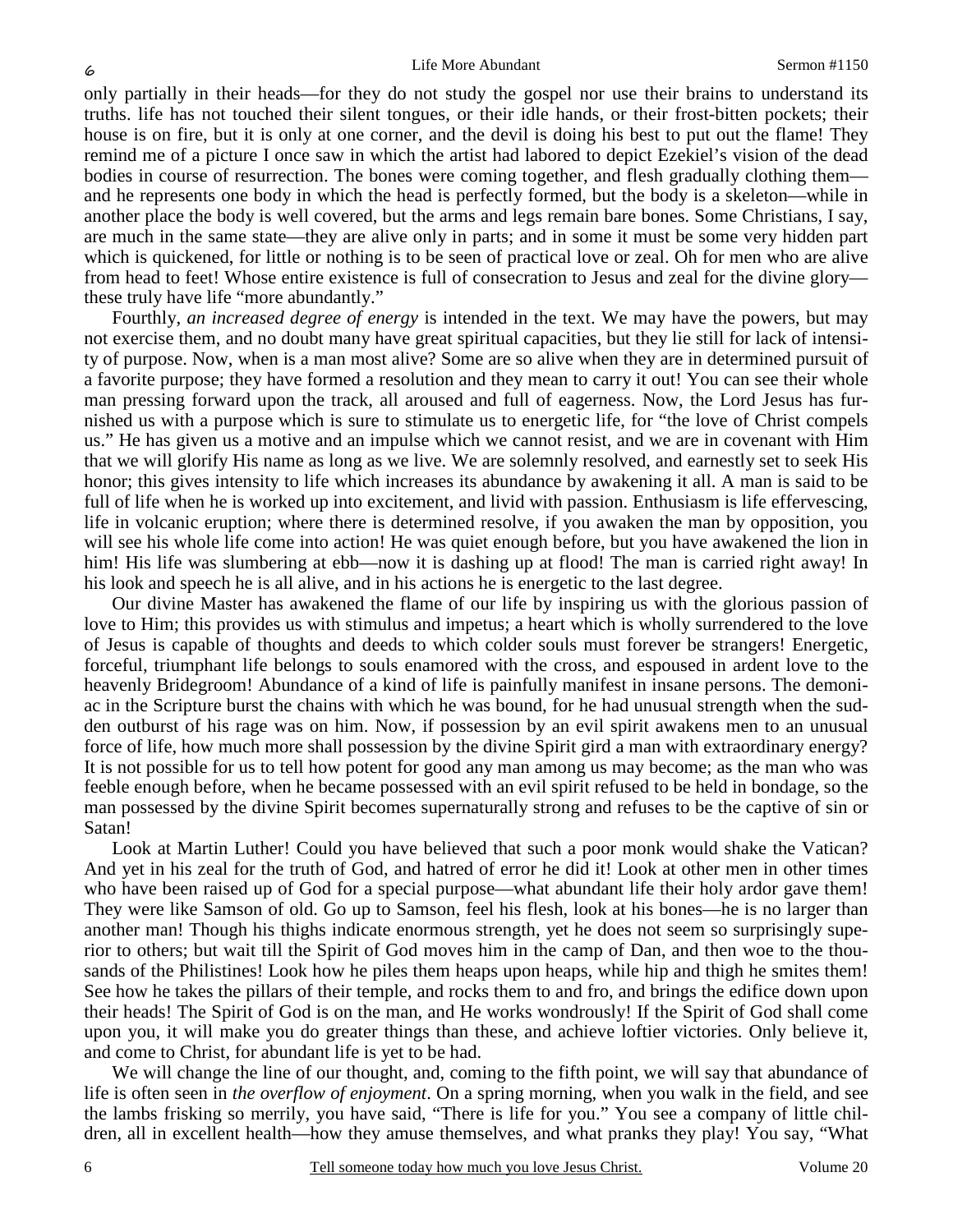life there is in those children!" Catch one of the little urchins, and see if he does not wriggle out of your arms, and you say, "Why, he is all life." Just so, and therefore his happiness! In youth there is much life and overflow of spirits. When Israel came out of Egypt, she was young Israel, and how merrily did she smite her timbrels, and dance before Jehovah! When churches are revived, what life there is in them, and then what singing! Never has a revival of religion come without a revival of singing! As soon as Luther's Reformation comes, the psalms are translated and sung in all languages! And when Whitefield and Wesley are preaching, then Charles Wesley and Toplady must be making hymns for the people to sing, for they must show their joy, a joy born of life! When the Lord gives you, dear friend, more life, you also will have more joy; you will no more go moping about the house, or be thought melancholy and dull when the Lord gives you life more abundantly! I should not wonder but what you will get into the habit of singing at work, and humming tunes in your walks! I should not wonder if people ask, "What makes So-and-So so happy? What makes his eyes twinkle as with some strange delight? He is poor; he is sick, but how blissful he appears to be!" This will be seen, brothers and sisters, when you not only have life, but when you have it more abundantly!

Now, sixthly, this is a somewhat peculiar fact, but I think it should not be omitted. The abundance of life will be seen in *delicacy of feeling*. No doubt there is a very great deal of difference as to the amount of pain which persons suffer under the same operation; there are persons so constituted that you might cut off an arm and they would scarcely feel more than another person would suffer during the drawing of a tooth! There are some, on the other hand, to whom the slightest pain involves a thrill of horror, they are so sensitive. Whether it is an advantage or a disadvantage I cannot tell, but it has certainly been observed by skillful physicians that those persons who have strong mental constitutions—who use their brains a lot, and have a fine mental organization—are usually those who suffer most when subjected to pain. There is more life in them of a certain sort, and they are more sensitive for that reason. Now, when the Lord Jesus Christ gives His people life in its higher forms, they become more capable of pain! The same sin will pain them a hundred times more than it used to do—and they will shrink from it with greater anxiety to avoid it! If you are only just a Christian, you may do wrong, and you will be penitent, but if you have much life and you do wrong, ah, then your heart will be wrung with anguish, and you will loathe yourself before God! The man full of delicate life will not only suffer more, but he has probably more pleasure—he is sensitive to joys unknown to others, and his whole constitution thrills with a pleasure which another but faintly perceives.

The name of Jesus is inexpressibly sweet to those who have abundant life! It is precious if you only have life, but it is beyond all value to those who have very tender hearts which swell with exuberant life! I have met with some Christians who say they cannot understand Solomon's Song, and I have often wondered at it, myself. That is a test book for sensitive souls—and when men have much of the life of love—that sacred canticle suits their feelings better than any other book in the Bible, because it is a tender book of sacred love, and glows like altar coals! Oh, I pray you; have much of the tenderness of the intense life! Nor is this all I mean by delicacy. I mean this. There is a delicacy of hands which a man may acquire by long practice which renders that wonderful member a great worker of feats. The fingers and palms are all life, and can execute manipulations of a most surprising kind. Even so, the hands of educated faith can not only grasp, but handle the good Word of life. When gifted with this faculty, we pry into the mysteries of the heart of Jesus as others cannot! The lips, also, can become sensitive. Laura Bridgman learned to read with her lips, the raised letters; blind persons very generally have a wonderful life in the ends of their fingers which others of us have not yet developed. So the Lord would have His people enjoy a sensitively discerning life which shall reveal to them what they would never have felt and known! Oh, when your soul is blest with holy delicacy; when every part of your nature has become full and brimming over with intense sensitiveness; when you have an educated sensitiveness to the divine mind and will, *then* are you getting where Christ would have you to be!

Once more, this delicacy shows itself in a marvelous apprehensiveness and keenness of perception which had not been there before. The Indian will put his ear to the ground and say, "There is an enemy on the way," while you cannot hear a sound; when he comes to a turn in the forest, "There is the trail," he says, "to the right," though you cannot see that a stick has been moved, or that a single blade of grass has been bent! His faculties are full of life, and therefore he has a better ear and a better eye than you.

7